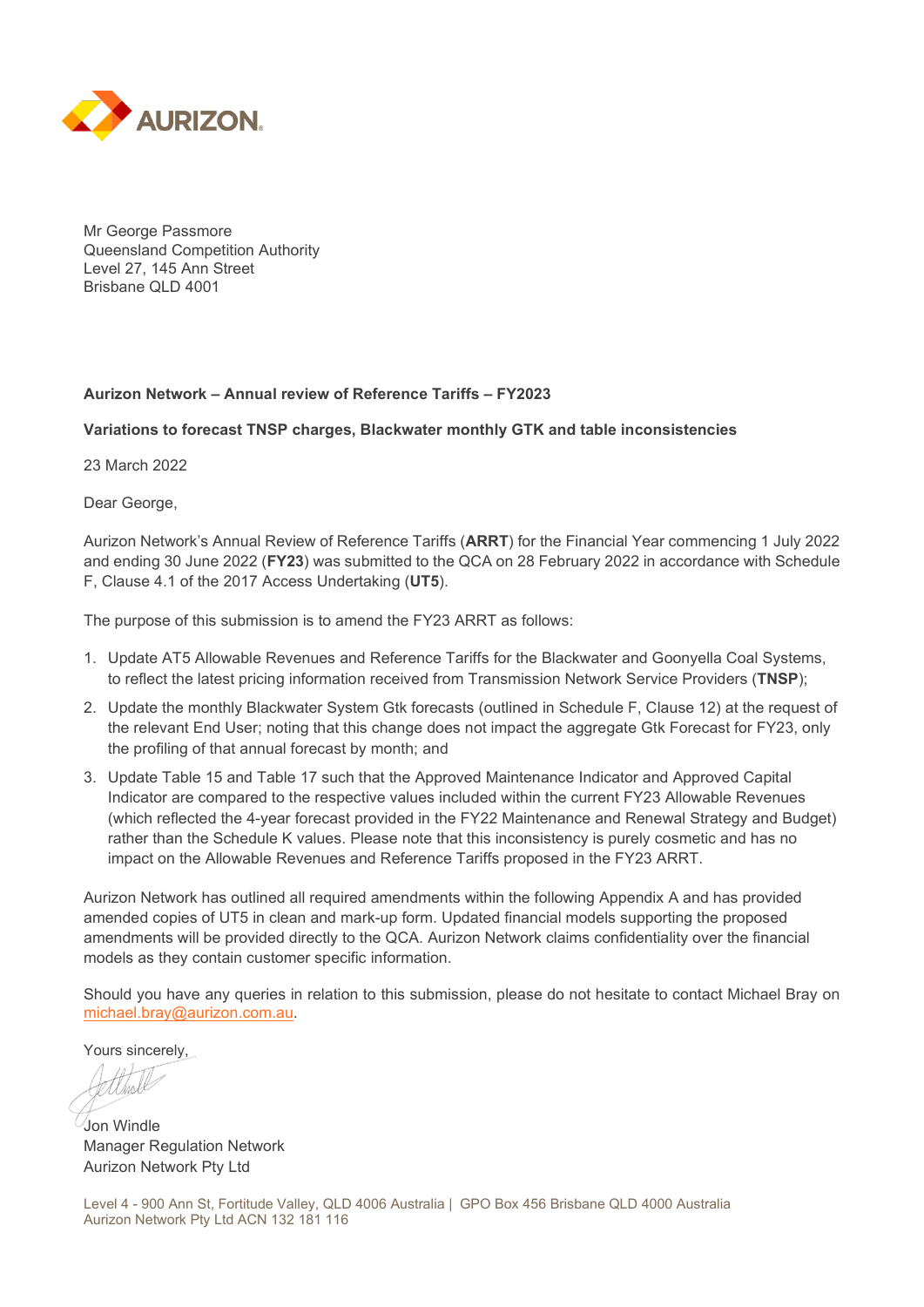# Appendix A: Amendments to the FY23 ARRT submission

Aurizon Network has outlined the rationale for and impact of each variation on the proposed FY23 Allowable Revenues and Reference Tariffs below.

## **1. Notice of FY23 Transmission Prices**

At the time of drafting the FY23 ARRT, Aurizon Network had not received the TNSP's final notification of FY23 transmission prices. Consequently, Aurizon Network prepared the FY23 ARRT using an estimate of the FY23 TNSP costs. This estimate was calculated to reflect the combined impact of escalated FY22 rates and an expected reduction in electricity demand.

Aurizon Network received the TNSP's annual notice of FY23 transmission prices on 15 March 2022. These latest prices result in an estimated TNSP cost that is lower than the values that were originally proposed in the FY23 ARRT. As a result, Aurizon Network is seeking to amend the value of the proposed TNSP costs for both the Blackwater and Goonyella Coal Systems to be considered by the QCA.

Aurizon Network proposes to amend Table 19 within the FY23 ARRT submission to reflect the following:

| vstem             | <b>Current FY2023 TNSP</b><br><b>Cost Forecast (\$m)</b> | Proposed FY2023 TNSP Cost (\$m) | <b>Variance</b>         |       |
|-------------------|----------------------------------------------------------|---------------------------------|-------------------------|-------|
|                   |                                                          | <b>Original Forecast</b>        | <b>Updated Forecast</b> | (Sm)  |
| <b>Blackwater</b> | 28.7                                                     | 36.7                            | 35.9                    |       |
| Goonyella         | 35 1                                                     | 32 R                            | 30 Z                    | (4.4) |
| Total (\$m)       |                                                          | 69.3                            | 66.6                    | 2.8   |

#### **Table 1 – Update to FY23 ARRT Table 19 FY2023 TNSP costs (\$m)**

### **2. Adjustments to monthly Blackwater System Gtk forecasts (2001AU Access Agreements)**

Aurizon Network's FY23 ARRT provided updated System Gtk forecasts on a monthly basis for Blackwater. These monthly forecasts are required for Access Agreements that were executed or renewed during the term of the 2001 Undertaking.

Following publication of the FY23 ARRT, Aurizon Network engaged with a Customer who was seeking to better understand the basis upon which the monthly Gtk forecasts for Blackwater were set. As a result of this engagement, Aurizon Network and the Customer agreed to vary the monthly forecasts to better account for seasonal factors and pathing availability over the course of the year.

Aurizon Network notes that the Customer in question is the only party impacted by this proposed amendment. Furthermore, the proposed change will not affect the aggregate Blackwater Gtk Forecast for FY23 (i.e. 35,990,446) proposed by Aurizon Network. It is only the distribution of this annual forecast between months that will vary from Aurizon Network's original FY23 ARRT proposal.

As a result, Aurizon Network proposes to amend the FY23 monthly System Gtk forecasts for the Blackwater System as follows.

| <b>Month</b>  | Current   | <b>Proposed</b> | <b>Month</b> | <b>Current</b> | <b>Proposed</b> |
|---------------|-----------|-----------------|--------------|----------------|-----------------|
| <b>Jul-22</b> | 3.316.522 | 3.012.301       | $Jan-23$     | 3.404.074      | 3.090.883       |
| Aug-22        | 3.580.649 | 2,933,719       | $Feb-23$     | 2,876,663      | 2.724.168       |
| Sep-22        | 3.363.118 | 3.143.270       | $Mar-23$     | 3.254.496      | 3,248,046       |

#### **Table 2 – Update to Blackwater System monthly Gtk Forecasts (UT5, Schedule F, Clause 12)**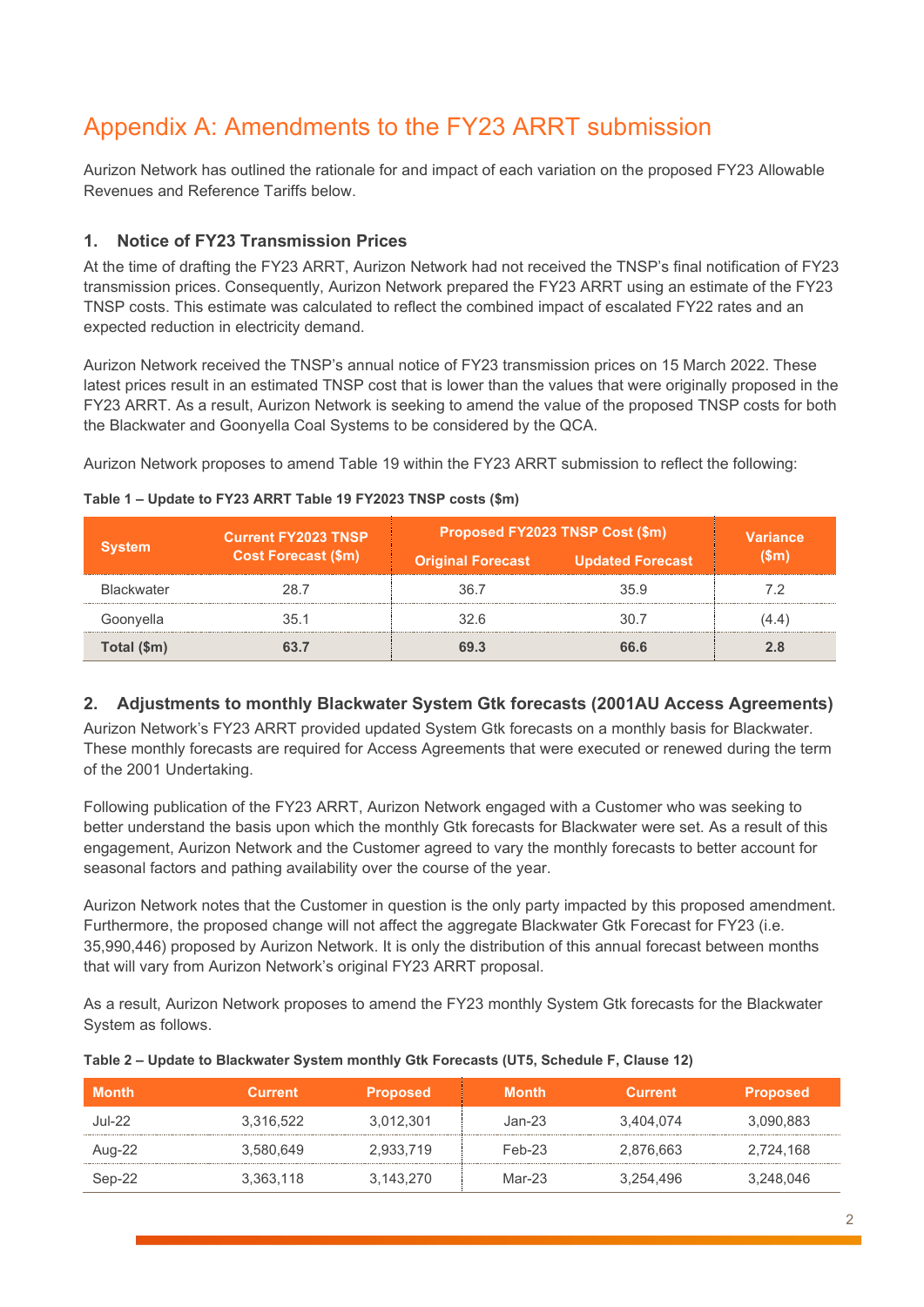| <b>Month</b> | Current   | <b>Proposed</b> | Month  | Current   | <b>Proposed</b> |
|--------------|-----------|-----------------|--------|-----------|-----------------|
| Oct-22       | 3.301.113 | 3.012.301       | Apr-23 | 3.125.447 | 2.724.168       |
| $Nov-22$     | 3.419.685 | 2.828.943       | Mav-23 | 3,638,788 | 3,090,883       |
| $Dec-22$     | 3.563.120 | 3.038.495       | Jun-23 | 3.597.007 | 3.143.270       |

### **3. Revised comparison of Maintenance Indicator and Capital Indicator**

Aurizon Network's FY23 ARRT proposed amendments to the FY23 Maintenance Indicator and Capital Indicator to reflect the Approved FY23 Maintenance Strategy and Budget and Approved FY23 Renewals Strategy and Budget (collectively, the **Approved MRSB**).

Aurizon Network provided two comparison tables within the FY23 ARRT. Table 15 outlined the variations to the Maintenance Indicator, whereby Table 17 identified the variations to the Capital Indicator. Aurizon Network notes that within Table 15 and Table 17, the Approved MRSB values were compared to the Schedule K Values, rather than the respective values of the Maintenance Indicator and Capital Indicator that were included in the current FY23 Allowable Revenues. Aurizon Network notes that the current values reflect the four-year forecasts included within the FY22 Maintenance and Renewals Strategy and Budget.

While this inconsistency has no impact on Aurizon Network's FY23 ARRT, Aurizon Network is seeking to correct this inconsistency to ensure that the submission accurately reflects the true impact of the proposed changes.

The updates to Table 15 and Table 17 are as follows:

| /stem             | <b>Current FY2023</b><br><b>Maintenance Indicator</b><br>(Sm) | <b>Proposed FY2023</b><br><b>Maintenance Indicator</b> | Variance (\$m) |
|-------------------|---------------------------------------------------------------|--------------------------------------------------------|----------------|
| <b>Blackwater</b> | 66 4                                                          | 68.1                                                   |                |
| Goonyella         | 62 9                                                          | 62 R                                                   |                |
| Moura             |                                                               | 12.8                                                   |                |
| <b>Newlands</b>   |                                                               |                                                        |                |
| GAPF              |                                                               | 10.3                                                   |                |
| Total (\$m)       |                                                               |                                                        |                |

#### **Table 3 - Update to FY23 ARRT Table 15 FY2023 Maintenance Indicator – Direct Maintenance Costs (\$m)**

**Table 4 - Update to FY23 ARRT Table 17 FY2023 Capital Indicator (\$m, start of year)**

| stem              | <b>Current FY2023 Capital</b><br>Indicator (\$m) | <b>Proposed FY2023</b><br><b>Capital Indicator (\$m)</b> | Variance (\$m) |
|-------------------|--------------------------------------------------|----------------------------------------------------------|----------------|
| <b>Blackwater</b> | 126.9                                            | 1212                                                     | 5.8            |
| Goonvella         | 127 በ                                            | 1187                                                     |                |
| Moura             | 13.8                                             | 15.3                                                     | h              |
| Newlands          | 254                                              | 197                                                      |                |
| GAPF              |                                                  |                                                          |                |
| Total (\$m)       |                                                  | 277 1                                                    |                |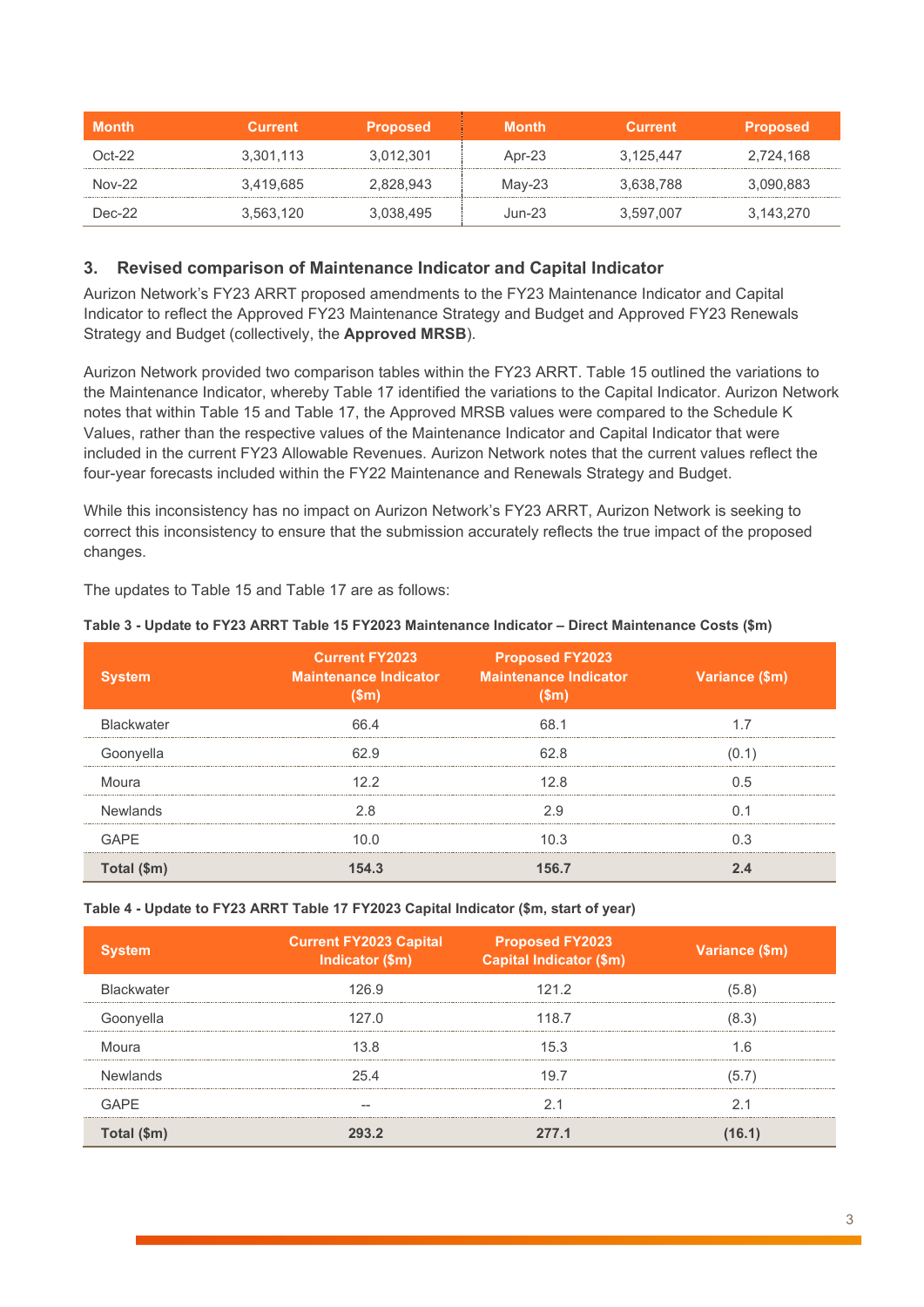## Proposed adjustments to FY23 Allowable Revenues and Reference **Tariffs**

Aurizon Network notes that only amendment 1 (update to TNSP cost forecasts) will impact the FY23 Allowable Revenues and Reference Tariffs outlined in the FY23 ARRT. Specifically, the proposed amendments to FY23 TNSP costs will flow through to AT5 Allowable Revenues and Reference Tariffs for both the Blackwater and Goonyella Coal Systems.

Aurizon Network's proposed Allowable Revenues for FY2023 were outlined in Table(s) 2 and 28 of the FY23 ARRT submission. Aurizon Network has amended these Allowable Revenues to reflect the relevant amendments outlined above.

Aurizon Network submits the following adjusted FY23 Allowable Revenues to the QCA for approval:

|                   | $AT2-4$ (\$m) | <b>AT5 (\$m)</b> |
|-------------------|---------------|------------------|
| <b>Blackwater</b> | 378.7         | 92.8             |
| Goonyella         | 307.0         | 829              |
| Moura             | 56 $\Delta$   |                  |
| Newlands          | 35.2          |                  |
| GAPF              | 104.3         |                  |
| Total (\$m)       |               | 1757             |

**Table 5 - Updates to FY23 ARRT Table 2 and Table 28 Proposed Allowable Revenues**

Aurizon Network's proposed Reference Tariffs for FY2023 were outlined in Table(s) 3 and 29 of the FY23 ARRT submission. Aurizon Network has amended these Reference Tariffs to reflect the relevant amendments outlined above.

Aurizon Network submits the following adjusted Reference Tariffs to the QCA for approval:

|                | AT <sub>1</sub> |          | AT <sub>3</sub> | AT4   | AT <sub>5</sub> | FC.   | <b>evv</b> | Pass<br><b>Through Costs</b> |
|----------------|-----------------|----------|-----------------|-------|-----------------|-------|------------|------------------------------|
| ckwater<br>Bla | 1.01            | 2.487.34 | 7.72            | 2.77  | 3.56            |       | 274        | 868                          |
| Goonyella      |                 | 1.575.88 | 5.81            | 1.19  | 2.32            |       | 74         | 868                          |
|                | -87             | 736 68   | 12.92           | 2 1 0 |                 | $- -$ |            | 868                          |
|                |                 | 333.12   | 7.09            | N 95  |                 |       | 174        | 868                          |
|                |                 |          | 19              |       | --              |       |            |                              |

**Table 6 - Updates to FY23 ARRT Table 3 and Table 29 Proposed Reference Tariffs**

## Forthcoming DAAU to remove Allowable Revenue associated with Rail Infrastructure west of Burngrove

With the cessation of mining operations at Minerva, Aurizon Network notes that for the foreseeable future:

• Coal Carrying Train Services will not operate between Burngrove and Nogoa; and